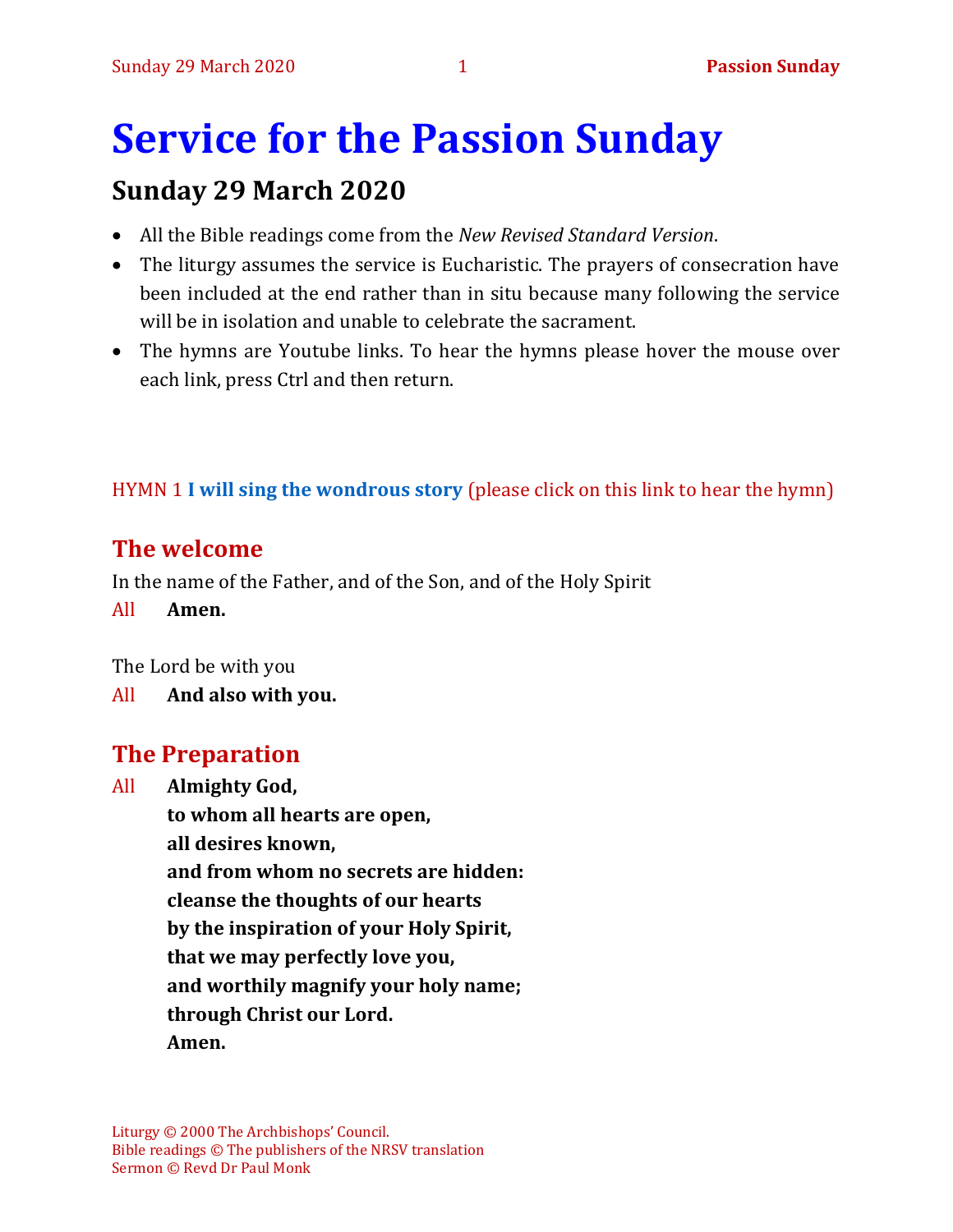Our Lord Jesus Christ said:

The first commandment is this:

'Hear, O Israel, the Lord our God is the only Lord.

You shall love the Lord your God with all your heart,

with all your soul, with all your mind,

and with all your strength.'

And the second is this: 'Love your neighbour as yourself.'

There is no other commandment greater than these.

On these two commandments hang all the law and the prophets.

#### All **Amen. Lord, have mercy.**

The sacrifice of God is a broken spirit; a broken and contrite heart God will not despise. Let us come to the Lord, who is full of compassion, and confess our sins in penitence and faith, firmly resolved to live in love and peace.

| All | Almighty God, our heavenly Father,                 |
|-----|----------------------------------------------------|
|     | we have sinned against you                         |
|     | and against our neighbour                          |
|     | in thought and word and deed,                      |
|     | through negligence, through weakness,              |
|     | through our own deliberate fault.                  |
|     | We are truly sorry                                 |
|     | and repent of all our sins.                        |
|     | For the sake of your Son Jesus Christ,             |
|     | who died for us,                                   |
|     | forgive us all that is past                        |
|     | and grant that we may serve you in newness of life |
|     | to the glory of your name. Amen.                   |
|     |                                                    |

Almighty God,

who forgives all who truly repent, have mercy upon you,

pardon and deliver you from all your sins,

confirm and strengthen you in all goodness,

and keep you in life eternal;

through Jesus Christ our Lord.

#### All **Amen.**

Liturgy © 2000 The Archbishops' Council. Bible readings © The publishers of the NRSV translation Sermon © Revd Dr Paul Monk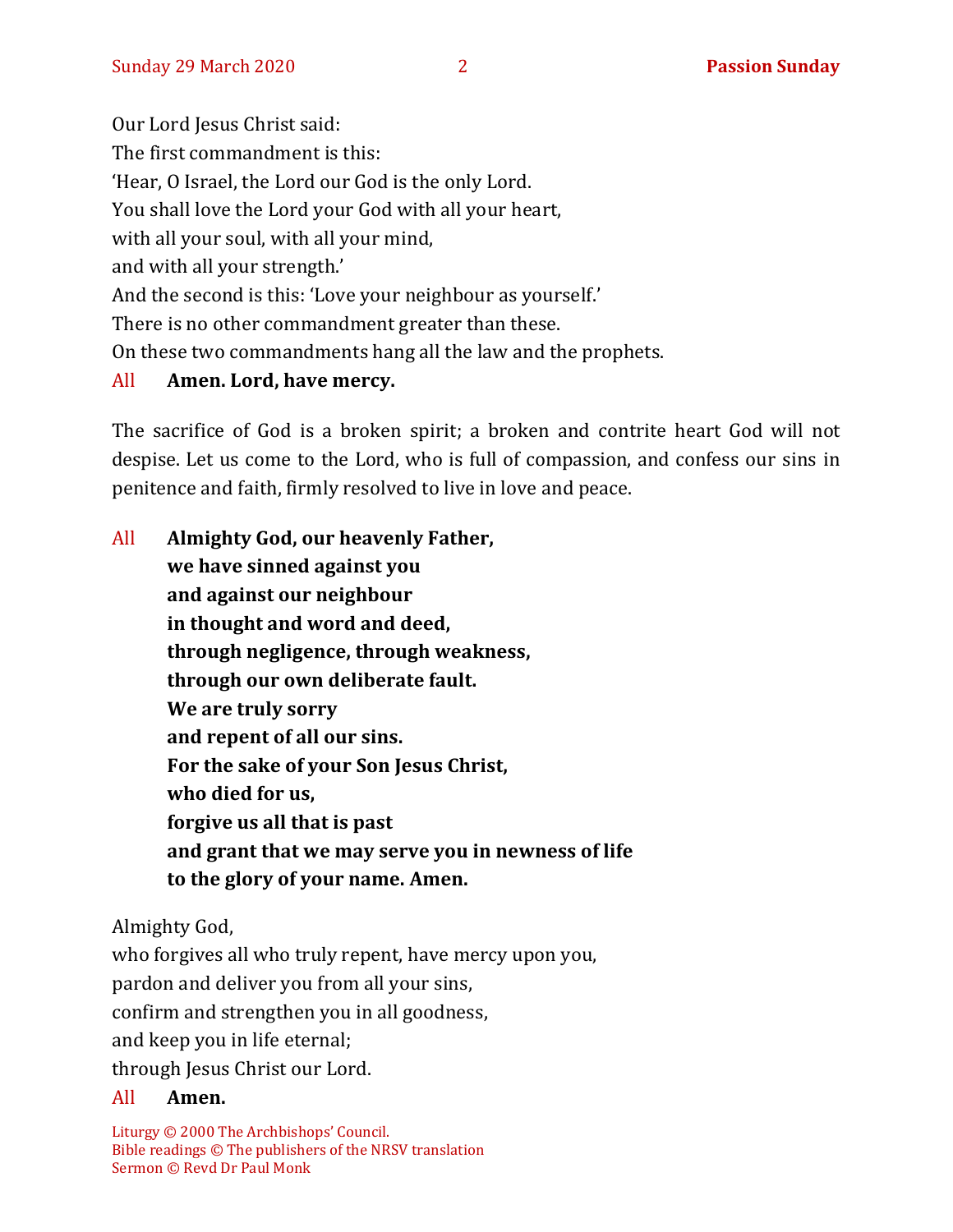There is no Gloria during Lent

# **The Collect for Passion Sunday**

Most merciful God, who by the death and resurrection of your Son Jesus Christ delivered and saved the world: grant that by faith in him who suffered on the cross we may triumph in the power of his victory; through Jesus Christ your Son our Lord, who is alive and reigns with you, in the unity of the Holy Spirit, one God, now and for ever. All **Amen.**

## **First reading**

A reading from the prophecy of Ezekiel

The hand of the Lord came upon me, and he brought me out by the spirit of the Lord and set me down in the middle of a valley; it was full of bones. He led me all round them; there were very many lying in the valley, and they were very dry. He said to me, 'Mortal, can these bones live?' I answered, 'O Lord God, you know.'

Then he said to me, 'Prophesy to these bones, and say to them: O dry bones, hear the word of the Lord. Thus says the Lord God to these bones: I will cause breath to enter you, and you shall live. I will lay sinews on you, and will cause flesh to come upon you, and cover you with skin, and put breath in you, and you shall live; and you shall know that I am the Lord.' So I prophesied as I had been commanded; and as I prophesied, suddenly there was a noise, a rattling, and the bones came together, bone to its bone. I looked, and there were sinews on them, and flesh had come upon them, and skin had covered them; but there was no breath in them.

Then he said to me, 'Prophesy to the breath, prophesy, mortal, and say to the breath: Thus says the Lord God: Come from the four winds, O breath, and breathe upon these slain, that they may live.' I prophesied as he commanded me, and the breath came into them, and they lived, and stood on their feet, a vast multitude. Then he said to me, 'Mortal, these bones are the whole house of Israel. They say, "Our bones are dried up, and our hope is lost; we are cut off completely." Therefore prophesy, and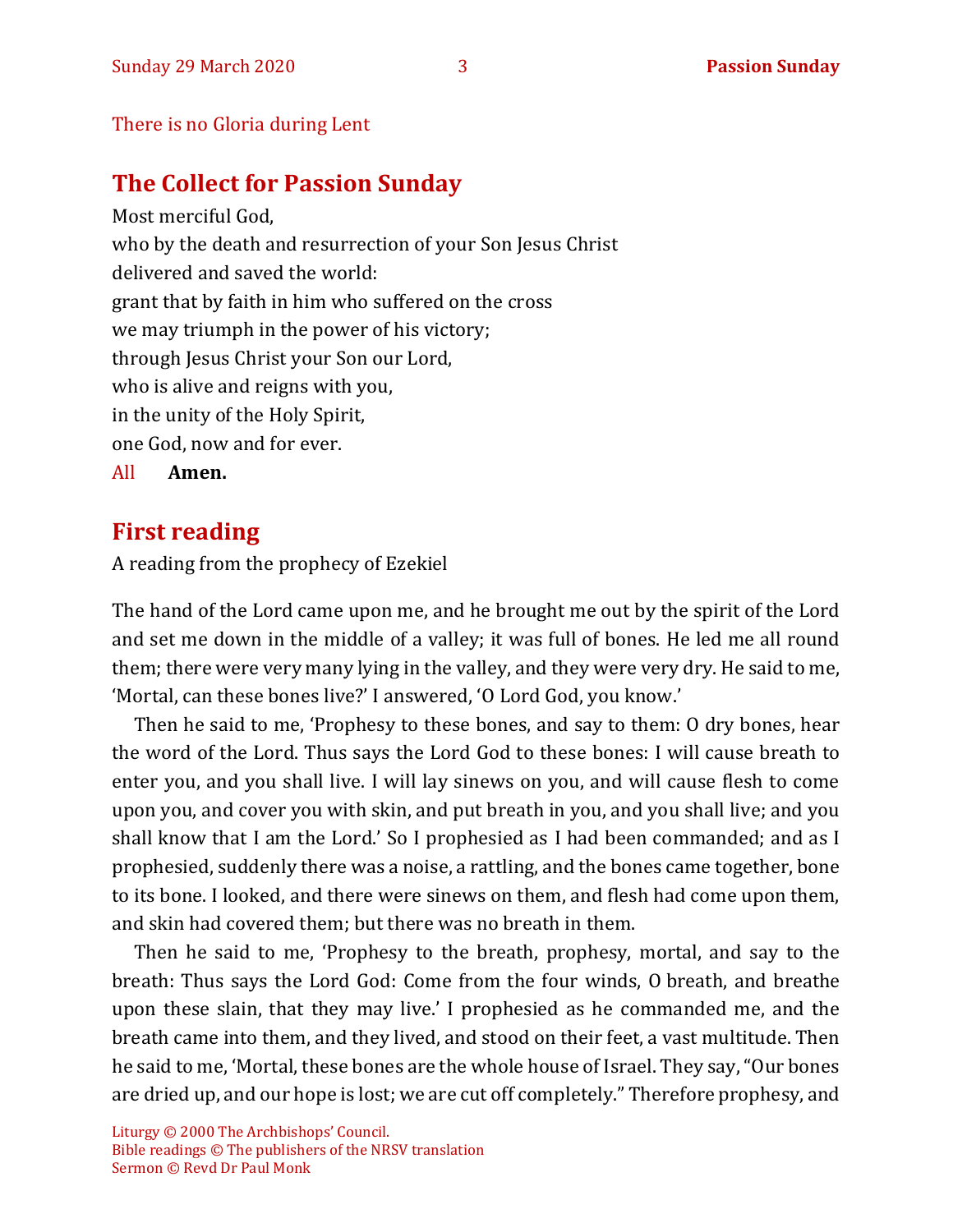say to them, Thus says the Lord God: I am going to open your graves, and bring you up from your graves, O my people; and I will bring you back to the land of Israel. And you shall know that I am the Lord, when I open your graves, and bring you up from your graves, O my people. I will put my spirit within you, and you shall live, and I will place you on your own soil; then you shall know that I, the Lord, have spoken and will act, says the Lord.' *Ezekiel 37:1–14*

This is the Word of the Lord

All **Thanks be to God.**

# **Second reading**

A reading from St Paul's Letter to the Romans

To set the mind on the flesh is death, but to set the mind on the Spirit is life and peace. For this reason the mind that is set on the flesh is hostile to God; it does not submit to God's law—indeed it cannot, and those who are in the flesh cannot please God. But you are not in the flesh; you are in the Spirit, since the Spirit of God dwells in you. Anyone who does not have the Spirit of Christ does not belong to him.

But if Christ is in you, though the body is dead because of sin, the Spirit is life because of righteousness. If the Spirit of him who raised Jesus from the dead dwells in you, he who raised Christ from the dead will give life to your mortal bodies also through his Spirit that dwells in you. *Romans 8:6–11*

This is the Word of the Lord All **Thanks be to God.**

HYMN 2 **[Breathe on me breath of God](https://www.youtube.com/watch?v=M5keJHZdWYM)** (please click on this link to hear the hymn)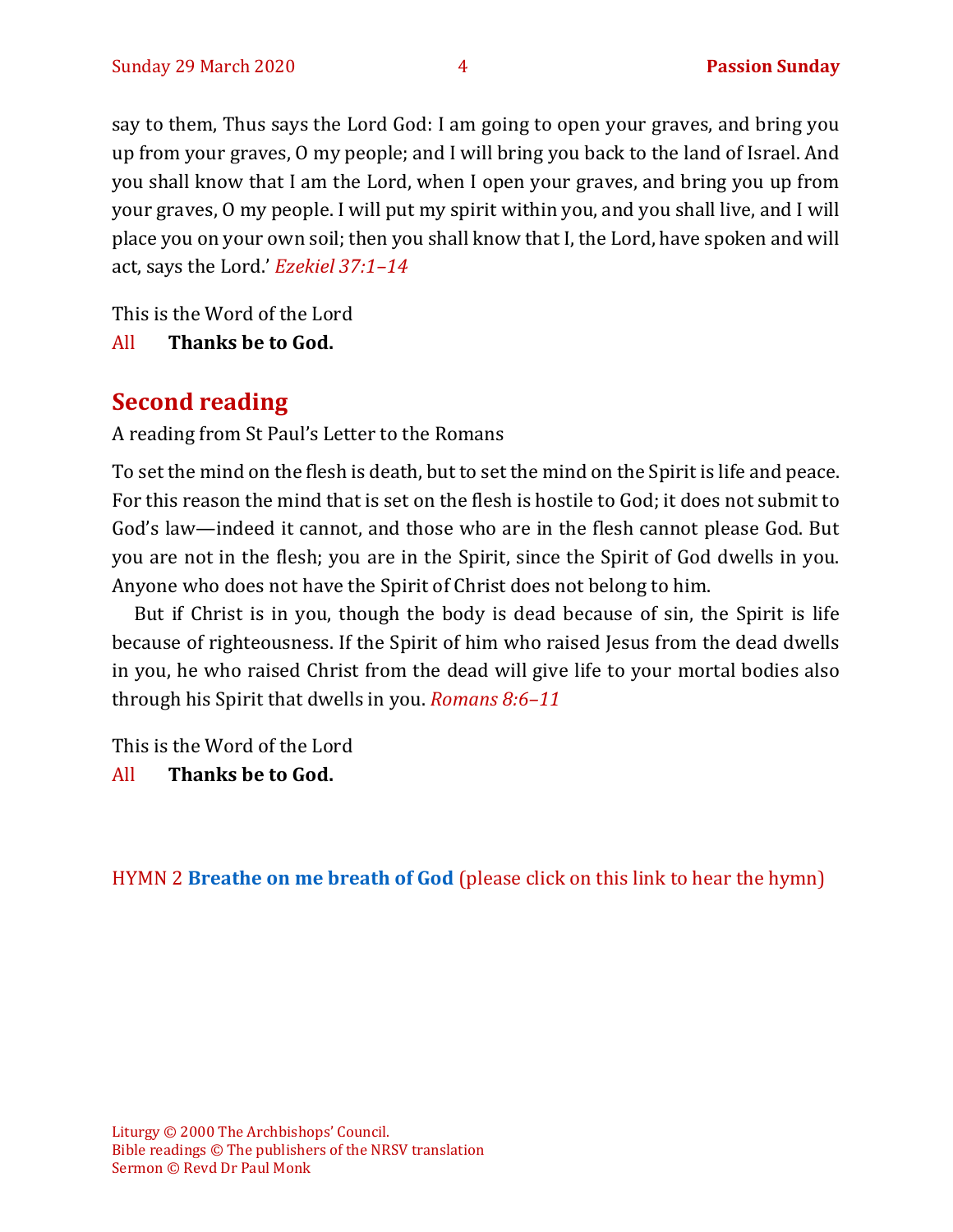## **Gospel reading**

Hear the Gospel of our Lord Jesus Christ according to Luke

#### All **Glory to you O Lord.**

A certain man was ill, Lazarus of Bethany, the village of Mary and her sister Martha. Mary was the one who anointed the Lord with perfume and wiped his feet with her hair; her brother Lazarus was ill. So the sisters sent a message to Jesus, 'Lord, he whom you love is ill.' But when Jesus heard it, he said, 'This illness does not lead to death; rather it is for God's glory, so that the Son of God may be glorified through it.'

Accordingly, though Jesus loved Martha and her sister and Lazarus, after having heard that Lazarus was ill, he stayed two days longer in the place where he was. Then after this he said to the disciples, 'Let us go to Judea again.' The disciples said to him, 'Rabbi, the Jews were just now trying to stone you, and are you going there again?' Jesus answered, 'Are there not twelve hours of daylight? Those who walk during the day do not stumble, because they see the light of this world. But those who walk at night stumble, because the light is not in them.' After saying this, he told them, 'Our friend Lazarus has fallen asleep, but I am going there to awaken him.' The disciples said to him, 'Lord, if he has fallen asleep, he will be all right.' Jesus, however, had been speaking about his death, but they thought that he was referring merely to sleep. Then Jesus told them plainly, 'Lazarus is dead. For your sake I am glad I was not there, so that you may believe. But let us go to him.' Thomas, who was called the Twin, said to his fellow-disciples, 'Let us also go, that we may die with him.'

When Jesus arrived, he found that Lazarus had already been in the tomb for four days. Now Bethany was near Jerusalem, some two miles away, and many of the Jews had come to Martha and Mary to console them about their brother. When Martha heard that Jesus was coming, she went and met him, while Mary stayed at home. Martha said to Jesus, 'Lord, if you had been here, my brother would not have died. But even now I know that God will give you whatever you ask of him.' Jesus said to her, 'Your brother will rise again.' Martha said to him, 'I know that he will rise again in the resurrection on the last day.' Jesus said to her, 'I am the resurrection and the life. Those who believe in me, even though they die, will live, and everyone who lives and believes in me will never die. Do you believe this?' She said to him, 'Yes, Lord, I believe that you are the Messiah, the Son of God, the one coming into the world.' When she had said this, she went back and called her sister Mary, and told her privately, 'The Teacher is here and is calling for you.' And when she heard it, she got up quickly and went to him.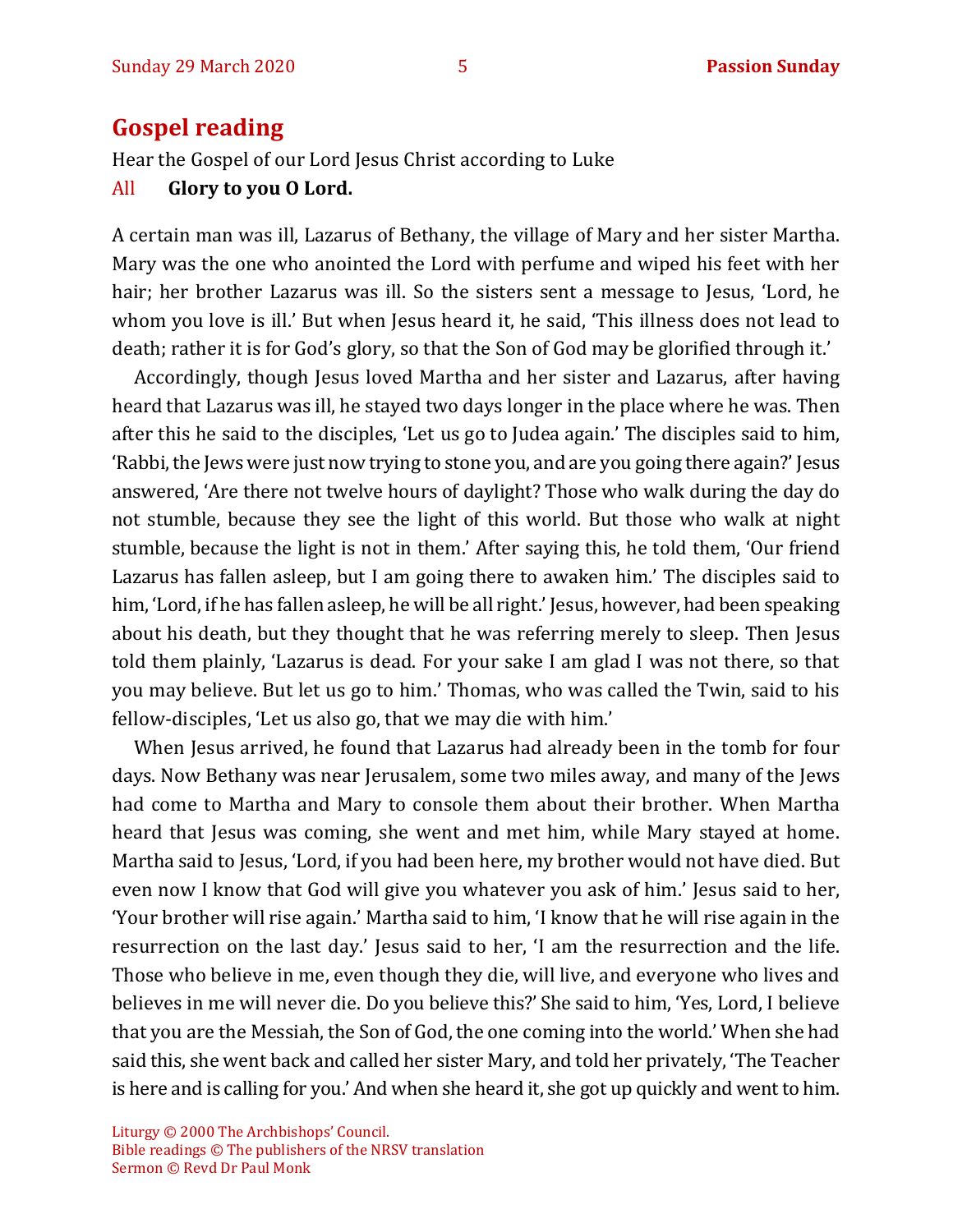Now Jesus had not yet come to the village but was still at the place where Martha had met him. The Jews who were with her in the house, consoling her, saw Mary get up quickly and go out. They followed her because they thought that she was going to the tomb to weep there. When Mary came where Jesus was and saw him, she knelt at his feet and said to him, 'Lord, if you had been here, my brother would not have died.' When Jesus saw her weeping, and the Jews who came with her also weeping, he was greatly disturbed in spirit and deeply moved. He said, 'Where have you laid him?' They said to him, 'Lord, come and see.' Jesus began to weep. So the Jews said, 'See how he loved him!' But some of them said, 'Could not he who opened the eyes of the blind man have kept this man from dying?' Then Jesus, again greatly disturbed, came to the tomb. It was a cave, and a stone was lying against it. Jesus said, 'Take away the stone.' Martha, the sister of the dead man, said to him, 'Lord, already there is a stench because he has been dead for four days.' Jesus said to her, 'Did I not tell you that if you believed, you would see the glory of God?' So they took away the stone.

Jesus looked upwards and said, 'Father, I thank you for having heard me. I knew that you always hear me, but I have said this for the sake of the crowd standing here, so that they may believe that you sent me.' When he had said this, he cried with a loud voice, 'Lazarus, come out!' The dead man came out, his hands and feet bound with strips of cloth, and his face wrapped in a cloth. Jesus said to them, 'Unbind him, and let him go.' Many of the Jews therefore, who had come with Mary had seen what Jesus did, believed in him. *John 11:1–45*

This is the Gospel of the Lord All **Praise to you O Christ.** 

#### **Sermon**

All Christians want eternal life. Jesus said that eternal life comes as a result of 'dying to self'. Indeed, he said a great many parables about dying in order to gain eternal life. How do we go about it? The passages here give us all the clues we need. Let's start with the long reading from John's Gospel.

The story begins by introducing to us Lazarus (in Hebrew 'Eliezer' which means 'God will help'). He resides in Bethany (in Hebrew 'Beit Aniah' which means the 'House of the Poor'). These Hebrew names are not coincidental.

In the Jewish mindset, a human spirit stayed inside or beside its host body for three days after a person died. Only when the flesh had started to decompose did the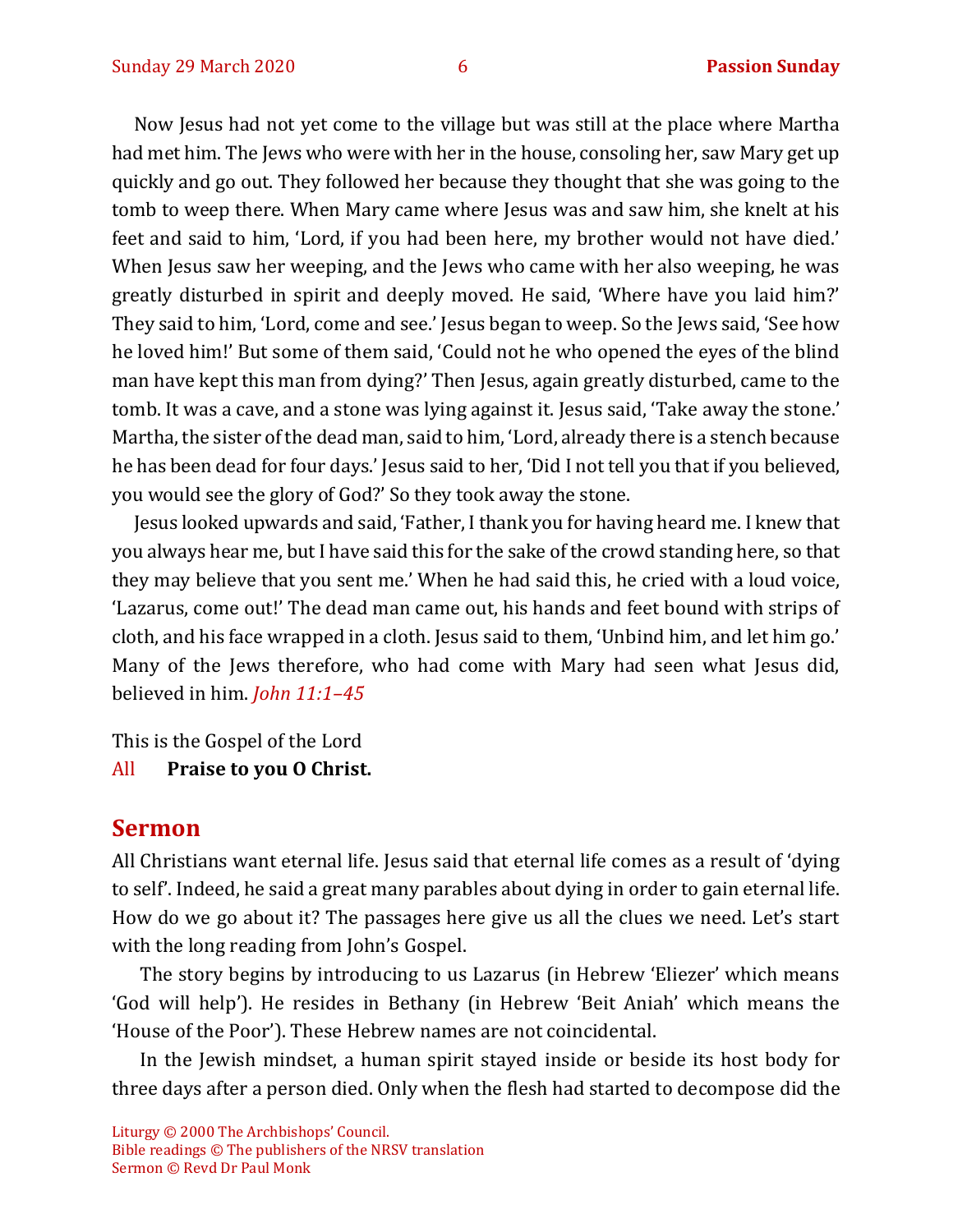spirit leave and go to a misty, murky place the Jews called *Sheol*. It was a kind of purgatory in which the soul experienced nothing and waited for the day of judgement.

In this story, Jesus waited three days. He was determined to show a great miracle rather than a small one. Bringing Lazarus back to life meant more than reanimating a corpse. He was bringing a human spirit back from Sheol into its former host. He was also reversing bodily decay. Incidentally, this last detail explains why Martha says, 'There is a stench!'—she is rubbing in the impossibility of what Jesus is about to attempt. To summarise, then, Jesus in this story is not only doing a miracle. He's doing a *great* miracle. He's causing resurrection even though it's clearl impossible.

We now look at the magnificent reading from Ezekiel. It's describing a different kind of coming back to life. This time, though, it's not a single body coming to life: he's talking about the whole people of God. And he's not talking about a body in merely physical terms. He's talking in spiritual terms. What *is* he saying?

Ezekiel says that God enacts resurrection in two separate but interconnected stages. That mechanism is bound up in the repeated phrase, 'Prophecy to …' which, in context, means invoking the word of God. We first seek eternal life by prophesying to bones — it's resurrection of a physical kind. Only then does Ezekiel prophesy to the breath, which is a reference to the Spirit of God entering the newly resuscitated bones. The spiritual resurrection relies on the prior physical resurrection.

What do these passages mean to us today, as Christians we seek eternal life?

First, if we are to receive eternal life, we must drag our souls back from living in an unprofitable existence in 'the world' and bring it back into our soul. It's not small a miracle but a great miracle for many of us have lived in the world for a long time. Our spiritual lives stink. It's a profound resurrection as we pass from death to life.

Second, we are to follow the advice of Ezekiel. We must prophecy to our lives, which means invoking the word of God (presumably through prayer). It comes in two stages. We first *behave* in a Christlike way: we aim for a resurrection of what we do, so both works and actions. Only when the external structure is taking an appropriate spiritual shape can the Holy Spirit enter the soul of a reforming believer.

We are Christians. We want to be the people of God so we each need a great miracle. We need to reshape our lives into something that looks very much like Jesus. The Holy Spirit always finds it easier to enter a life that is already Christ-shaped.

A final thought. Christian growth is a process rather than a one-off even. All of us therefore need to go through this resurrection, doing so repeatedly.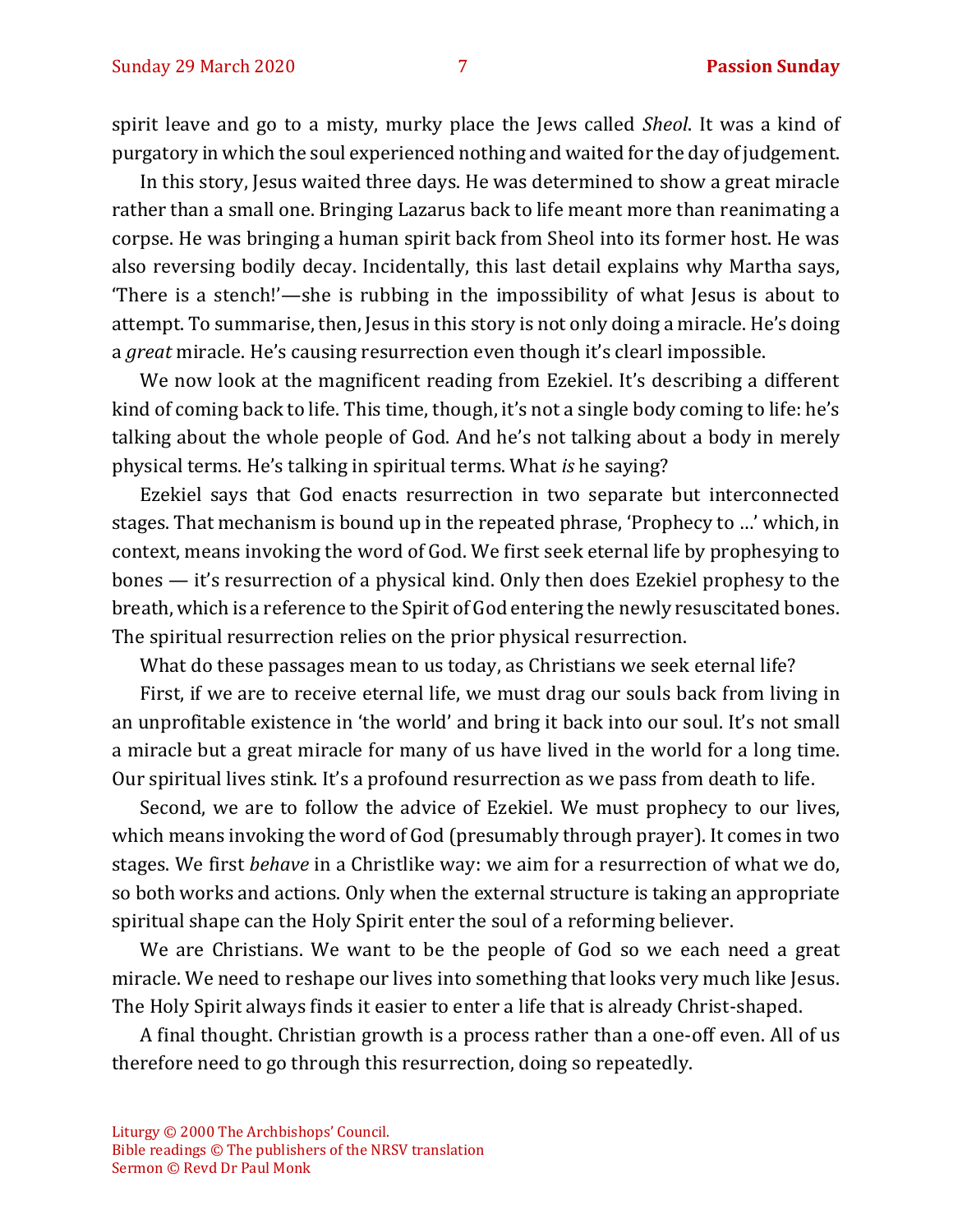#### **A few related Bible verses**

Blessed are the poor in Spirit [those who have space in their souls for the Spirit] for they will see God. *Matthew 5:3*

John the Baptist said, 'I must grow smaller [in a spiritual sense] and he must grow bigger'. *John 3:30*

# **Prayers of intercession**

Let us bring to the Father our prayers of intercession through Christ who gave himself for the life of the world.

For forgiveness for the many times we have denied Jesus.

Lord, in your mercy:

#### All **Hear our prayer.**

For grace to seek out those habits of sin which mean spiritual death,

and by prayer and self-discipline to overcome them.

Lord, in your mercy:

#### All **Hear our prayer.**

For Christian people,

that through the suffering of disunity there may grow a rich union in Christ. Lord, in your mercy:

#### All **Hear our prayer.**

For those who make laws, interpret them, and administer them,

that our common life may be ordered in justice and mercy.

Lord, in your mercy:

#### All **Hear our prayer.**

For those who still make Jerusalem a battleground.

Lord, in your mercy:

#### All **Hear our prayer.**

For those who have the courage and honesty to work openly for justice and peace. Lord, in your mercy:

#### All **Hear our prayer.**

For those in the darkness and agony of isolation,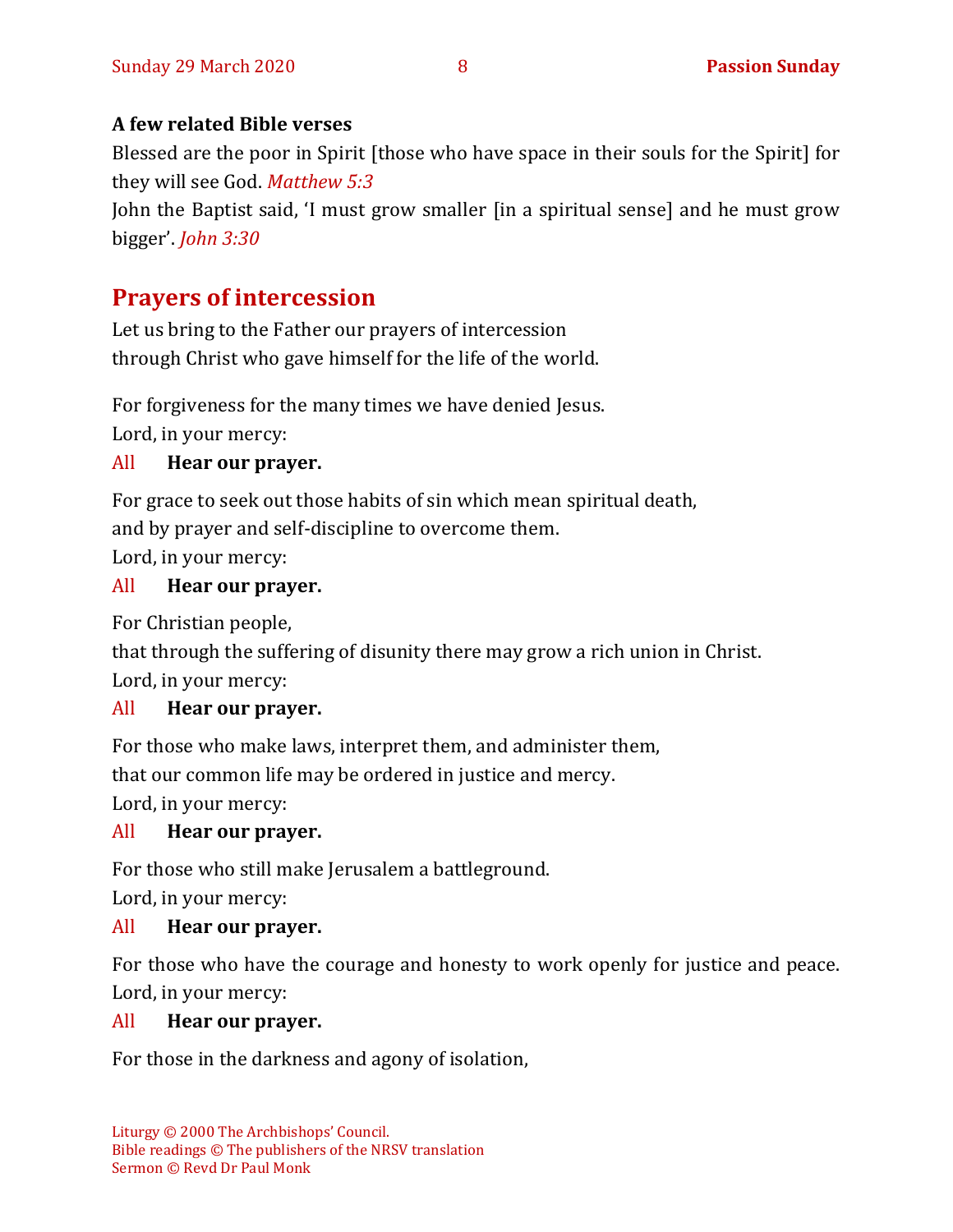that they may find support and encouragement.

Lord, in your mercy:

#### All **Hear our prayer.**

For those who, weighed down with hardship, failure, or sorrow,

feel that God is far from them,

Lord, in your mercy:

#### All **Hear our prayer.**

For those who are tempted to give up the way of the cross.

Lord, in your mercy:

#### All **Hear our prayer.**

That we, with those who have died in faith, may find mercy in the day of Christ. Lord, in your mercy:

#### All **Hear our prayer.**

Leader Merciful Father,

All **accept these prayers for the sake of your Son, our Saviour Jesus Christ. Amen.**

# **The peace**

Since we are justified by faith, we have peace with God through our Lord Jesus Christ, who has given us access to his grace.

The peace of the Lord be always with you:

All **And also with you.**

HYMN 3 **[Lift high the Cross](https://www.youtube.com/watch?v=GbcBXYP4AlE)** (please click on this link to hear the hymn)

The liturgy of the Communion Service appears below

HYMN 4 **[And can it be](https://www.youtube.com/watch?v=uzDes9IVdzg)** (please click on this link to hear the hymn)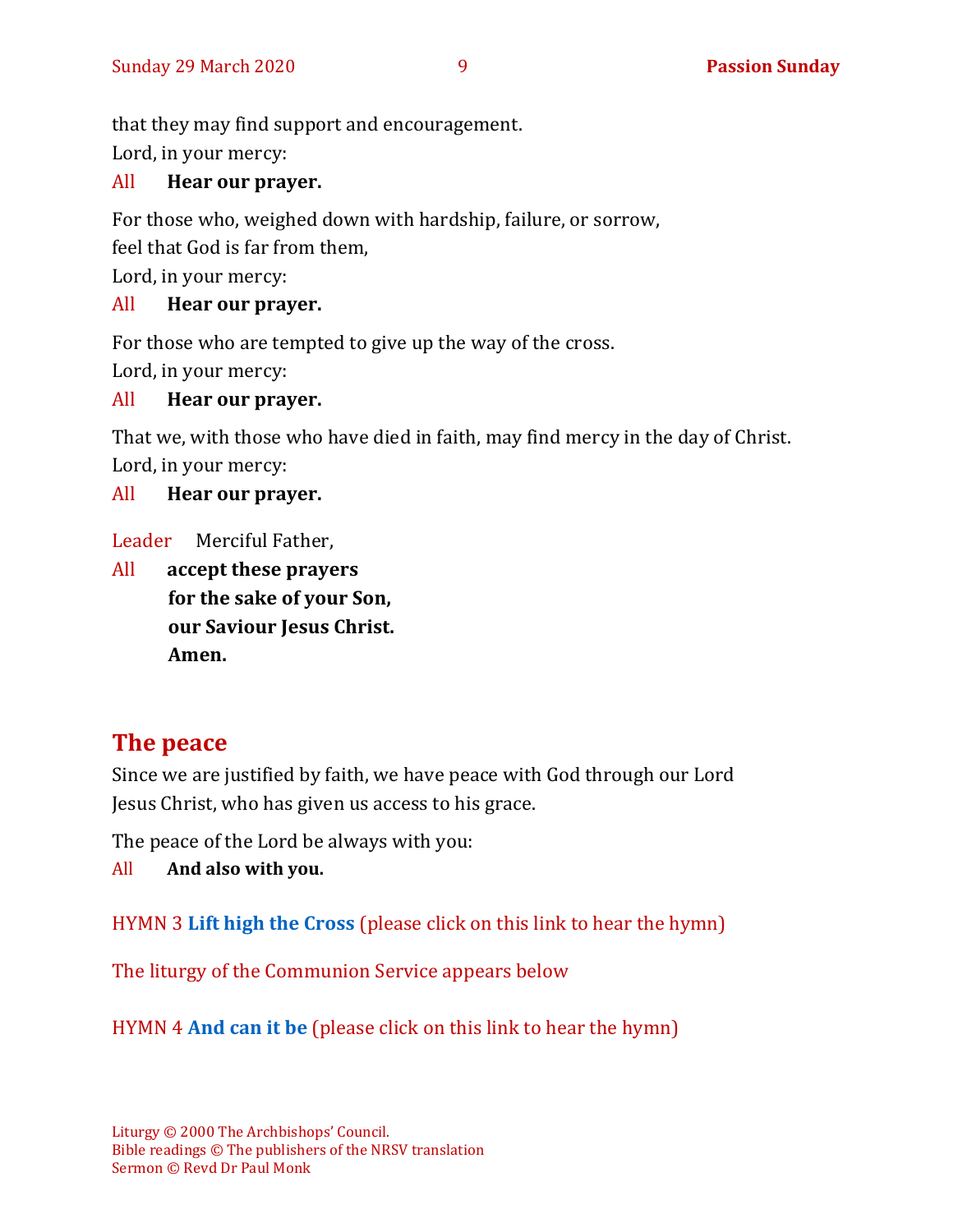# The Dismissal

Christ crucified draw you to himself, to find in him a sure ground for faith, a firm support for hope, and the assurance of sins forgiven.

And the blessing of God the Almighty: Father, Son, and Holy Spirit, be with you now and remain with you always.

#### All **Amen.**

Go in peace to love and serve the Lord.

#### All **In the name of Christ. Amen.**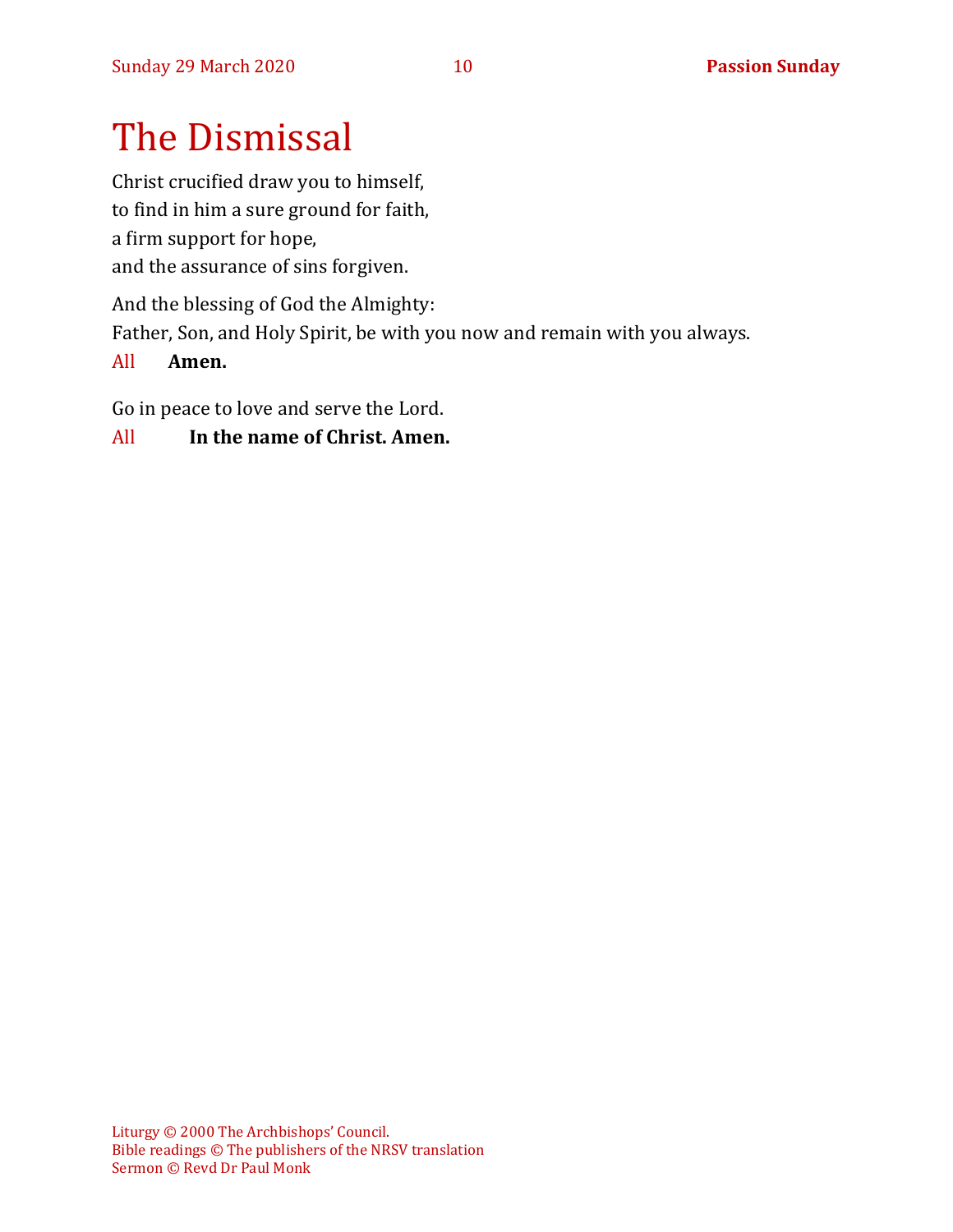#### Eucharistic Prayer (prayer E)

The Lord be with you

#### All **and also with you.**

Lift up your hearts.

#### All **We lift them to the Lord.**

Let us give thanks to the Lord our God.

#### All **It is right to give thanks and praise.**

It is indeed right and just, our duty and our salvation, always and everywhere to give you thanks, holy Father, almighty and eternal God, through Jesus Christ our Lord. For as the time of his passion and resurrection draws near the whole world is called to acknowledge his hidden majesty. The power of the life-giving cross reveals the judgement that has come upon the world and the triumph of Christ crucified. He is the victim who dies no more, the Lamb once slain, who lives for ever, our advocate in heaven to plead our cause, exalting us there to join with angels and archangels, for ever praising you and saying:

All **Holy, holy, holy Lord, God of power and might, heaven and earth are full of your glory. Hosanna in the highest. Blessed is he who comes in the name of the Lord. Hosanna in the highest.**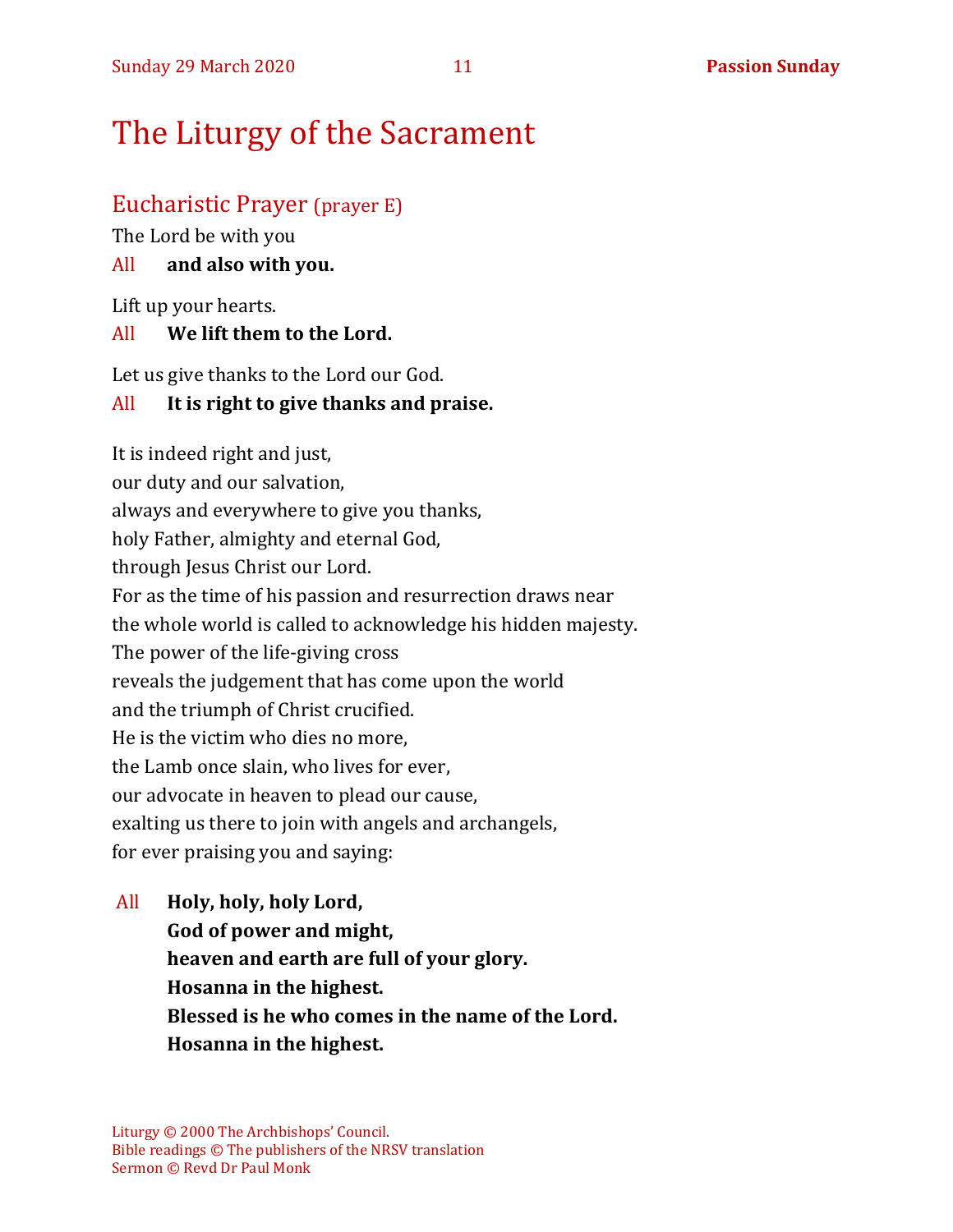We praise and bless you, loving Father, through Jesus Christ, our Lord; and as we obey his command, send your Holy Spirit, that broken bread and wine outpoured may be for us the body and blood of your dear Son.

On the night before he died he had supper with his friends and, taking bread, he praised you. He broke the bread, gave it to them and said: Take, eat; this is my body which is given for you; do this in remembrance of me.

When supper was ended he took the cup of wine. Again he praised you, gave it to them and said: Drink this, all of you; this is my blood of the new covenant, which is shed for you and for many for the forgiveness of sins. Do this, as often as you drink it, in remembrance of me.

So, Father, we remember all that Jesus did, in him we plead with confidence his sacrifice made once for all upon the cross. Bringing before you the bread of life and cup of salvation, we proclaim his death and resurrection until he comes in glory.

Great is the mystery of faith:

All **Christ has died: Christ is risen: Christ will come again.**

Lord of all life,

help us to work together for that day when your kingdom comes

and justice and mercy will be seen in all the earth.

Look with favour on your people,

gather us in your loving arms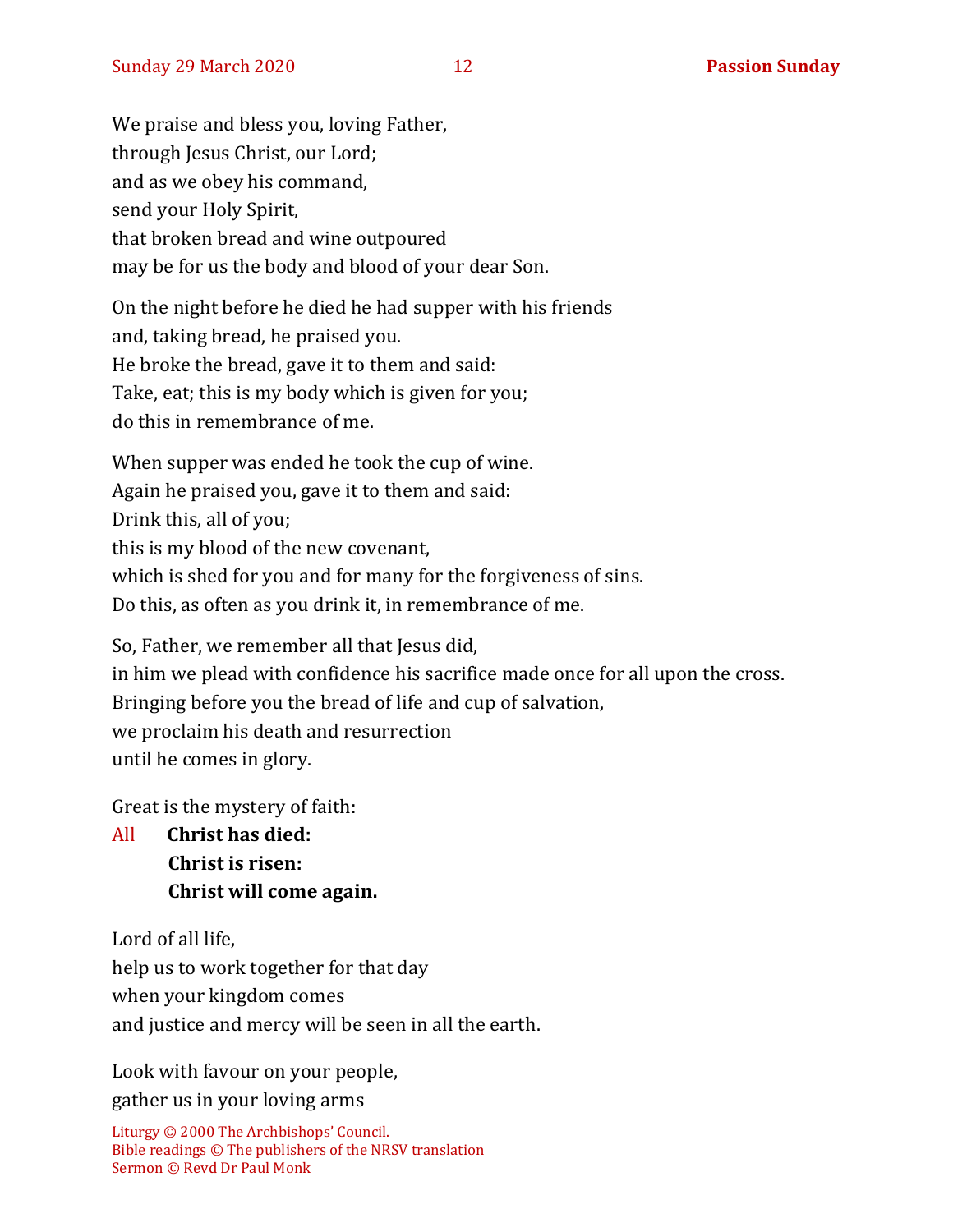and bring us with St Barnabas and all the saints to feast at your table in heaven.

Through Christ, and with Christ, and in Christ, in the unity of the Holy Spirit, all honour and glory are yours, O loving Father, for ever and ever.

All **Amen.**

# The Lord's Prayer

As our Saviour taught us, so we pray

All **Our Father in heaven, hallowed be your name, your kingdom come, your will be done, on earth as in heaven. Give us today our daily bread. Forgive us our sins as we forgive those who sin against us. Lead us not into temptation but deliver us from evil.**

> **For the kingdom, the power, and the glory are yours now and for ever. Amen.**

# Breaking of the Bread

We break this bread to share in the body of Christ.

- All **Though we are many, we are one body, because we all share in one bread.**
- All **Lamb of God,**

**you take away the sin of the world, have mercy on us.**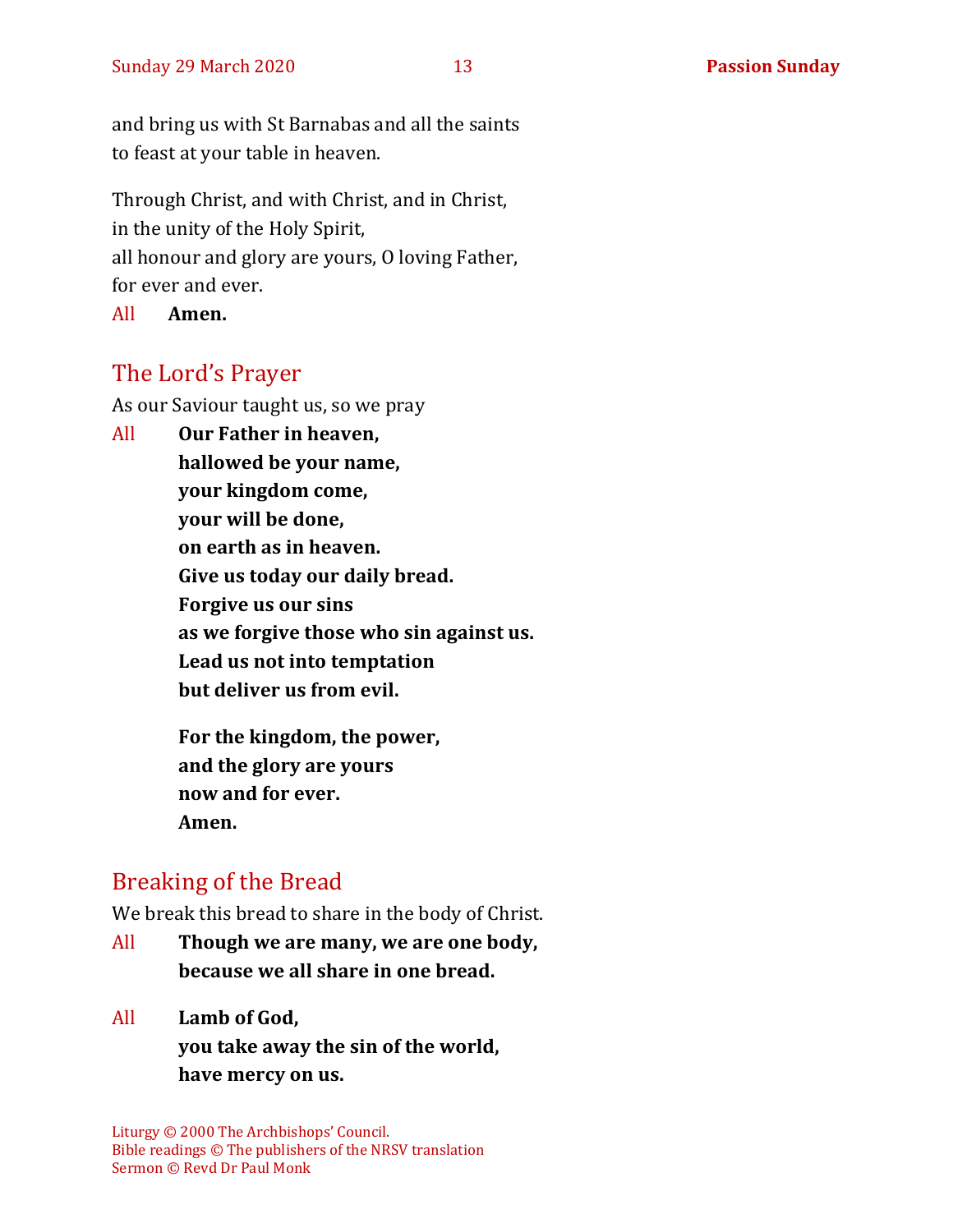**Lamb of God, you take away the sin of the world, have mercy on us. Lamb of God, you take away the sin of the world, grant us peace.**

Draw near with faith.

Receive the body of our Lord Jesus Christ

which he gave for you,

and his blood which he shed for you.

Eat and drink

in remembrance that he died for you,

and feed on him in your hearts

by faith with thanksgiving.

All **We do not presume**

**to come to this your table, merciful Lord, trusting in our own righteousness, but in your manifold and great mercies. We are not worthy so much as to gather up the crumbs under your table. But you are the same Lord whose nature is always to have mercy. Grant us therefore, gracious Lord, so to eat the flesh of your dear Son Jesus Christ and to drink his blood, that our sinful bodies may be made clean by his body and our souls washed through his most precious blood, and that we may evermore dwell in him, and he in us. Amen.**

Communion is distributed.